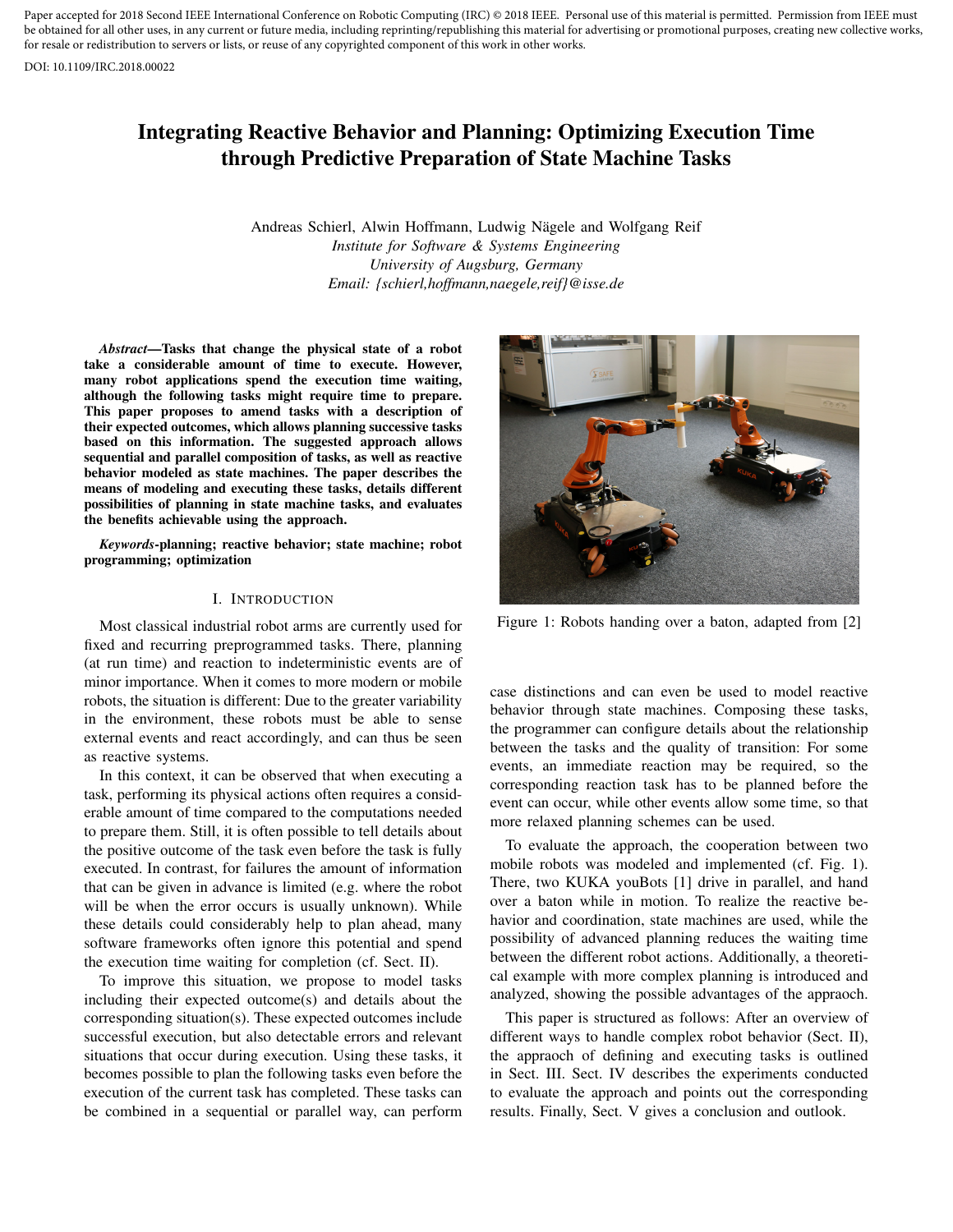## II. RELATED WORK

For modeling and composing tasks or device capabilies, different approaches exist in *ROS* and *OROCOS*.

*ROS* actionlib [3] allows to model interruptible tasks through *Actions*. *Actions* represent long-running, preemptible tasks that provide feedback and notify about their result, and that can be canceled when the goal has to be changed. They can be seen as an extensible way to model device capabilities, allowing extensions by introducing new components that provide *Action* servers. To combine multiple *Actions*, a new component can provide an *Action* that invokes the corresponding *Actions* in parallel or sequentially. However, no timing guarantees are given for this type of composition, as it relies on network communication between the different *Action* servers. Furthermore, *Actions* do not share a common interface and thus cannot directly be passed between different components (e.g. a planner cannot provide its result as a generic *Action* that can be passed to another component deciding when it should be executed).

For reactive behavior on the task-level with *ROS*, Bohren et al. [4] introduced *SMACH* state machines. In *SMACH*, *ROS Actions*, *Services* or Python code can be defined as *State*s, and *State*s can be composed into new *State*s in a concurrent, sequential or state-machine form. Therefore, each *State* defines different outcomes that can be used in composite *State*s to define reactions or handle error conditions. Furthermore, states in *SMACH* (and thus state machines) can be made available to other components as *actionlib Actions*. This composition mechanism is similar to the one presented in this paper, however without timing guarantees, so that guaranteed reactions to events cannot be specified this way. Furthermore, *SMACH* (as well as *actionlib*) provides no explicit semantics or metadata for *Action* or *State* post conditions, making further planning during execution harder to achieve. *SMACH* state machines are executed in a blocking way and thus do not offer the possiblity of using the execution time of robot actions for further (motion) planning steps.

For *OROCOS*, restricted Finite State Machines (*rFSM*) [5] allow modeling reactive behavior. An *rFSM* describes a hierarchical state machine without parallelism, aimed at the coordination of robot applications. According to the *purecoordination* pattern [5], these state machines only process and raise Boolean events which have to be provided by monitor components or handled by configurator components, which in turn manipulate or reconfigure the active components in order to achieve the goal. *rFSM* state machines are implemented on top of the programming language *LUA* with specialized memory allocation and garbage collection, and can thus be executed with real-time guarantees.

As an extension to *rFSM* state machines, Scioni et al. [6] describe how to achieve *preview coordination*: In this approach, the execution environment takes hints about execution probabilities based on likelihood labels on some transitions. Using these labels, likely successor states can be prepared (performing some of their work) while the previous state is still active, as long as there is no conflict between the preparation steps and the actions performed in the current state. This allows reducing the execution time, while keeping the action definitions coherent (instead of moving the preparation step into the previous state).

The preview coordination mechanism introduces a form of decoupling between workflow and capability execution and makes use of meta data about conflicts between states, but the *rFSM* mechanism still does not include further semantic descriptions for the results of states. This way, the following tasks cannot analyze and prepare for the expected results of the previous *State*, a powerful and important feature offered by the approach introduced in this paper.

Another related approach has been introduced by Angerer [7] in the form of Robotics API *Activities*. It can be seen as the basis of the approach suggested in this paper, but had a stronger focus on real-time and specific ways of modeling meta data, and does not support reactive behavior in the form of state machines. This approach has been further extended by Schierl [2] and along with further research led to the results presented in this paper.

### III. APPROACH

To facilitate planning during execution, we propose to model individual robot tasks along with a description of their expected outcome(s) (as described in Sect. III-A). Based on these outcome description(s), it becomes possible to plan the successor task (or at least start planning) before the current task has been fully executed – maybe even before execution starts. This feature can be exploited during execution, as described in Sect. III-B. When it comes to more complex tasks with different viable outcomes, an implementation that is based on simple control flow tends to become confusing, so it becomes helpful to define the desired behavior in a model-based way. Here, the formalism of state machines is often used. Our approach allows modeling complex tasks based on state machines, as described in Sect. III-C. For these state machines, different choices concerning execution exist that may be configured and affect the resulting performance (Sect. III-D).

## *A. Defining Tasks and Outcomes*

Initially, a task to be executed by a specific actuator (e.g. move to a given position, pick up an item, or even bring me a beer) is modeled as an *Activity* (cf. Fig. 2). As the same task can be performed more than once (if you are with friends), it becomes helpful to keep track of different task executions. So, when a task is to be executed in a given situation, its *Activity*s is instantiated through *createHandle()* yielding an *ActivityHandle*.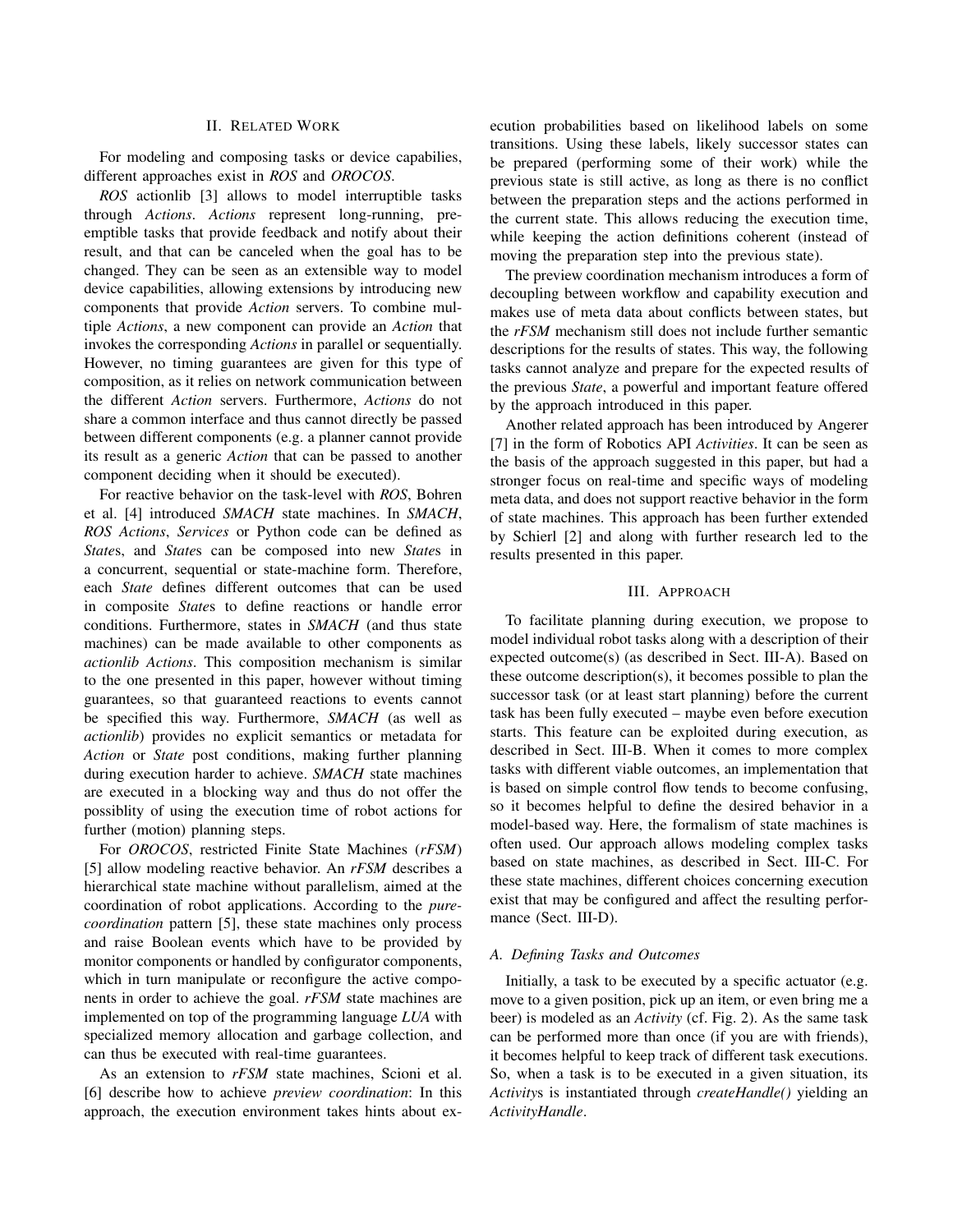

Figure 2: Relevant classes for task definition and execution

Being responsible for a single task execution, the *Activity-Handle* offers state tracking that notifies about execution progress, and is also responsible to decide how the desired task is to be executed in a given situation. It receives a situation description (see below) the task is to be executed in, and has to provide instructions on how to act, and what outcome to expect after the action has been performed. Thus, the *ActivitySchedule* takes a situation description called *Activity-Result*, and provides an *ActivitySchedule* that describes the task to execute, as well as a set of possible *ActivityResult*s that can occur while/after executing the task. This way, it provides possible post conditions for the execution of the task, while the preconditions are derived from the results of the previous task. If the previous task has multiple possible outcomes, the *ActivitySchedule* is provided with the different acceptable outcomes, and can plan for each of the envisioned situations.

This differs from typical planning mechanisms that are based on pre/post conditions and try to combine fitting actions, but instead allows applying a given task in many different situations.

To describe the expected situation, the *ActivityResult* contains status information about each individual actuator contributing to the task, as well as a description about the envisioned geometric and logical situation of the world. The actuator-specific information may contain details about a gripper, e.g. whether it is open or closed, as well as joint positions, velocities and accelerations for robot arms.

To talk about the world state, a model as described by Schierl et al. [8] is used. It is based on geometric features (modeled as frames), along with relations that are defined between the frames that form an undirected multigraph. These relations describe the logical situation, e.g. that an object is placed on the ground or grasped by a gripper (or, rather their respective frames are), as well as geometric information to give the exact position where the frames are relative to each others. To give a description about the future world state, a view of the world model with both position changes and topology changes is required. For tasks that include robot motions, a position change that gives the (expected) new place of the robot or all of its components is recorded. This geometric information is used whenever performing geometric calculations based on the world view. Additionally, some tasks change the connectivity between different frames: When a robot picks up an object from the ground, the relation between ground and object has to be removed, and a new relation between gripper and object has to be established. These topology changes are also relevant for further planning, because a grasped object changes the shape of a robot: some motions that were previously possible now result in collisions. Thus, the world view provided by the task includes sets of removed and added relations. After executing the task, the described world state has to be in place, either implicitly because the robot moved to the promised position, or explicitly by enacting the topology changes.

#### *B. Executing and Composing Tasks*

Once a task has been defined, i. e. created as an *Activity*, it can be executed in a blocking or non-blocking way. For a specific execution instance, the *Activity* creates an *Activity-Handle* that takes the *ActivityResult*s of the previous Activity and prepares *ActivitySchedule*s for each of the situations. The *ActivitySchedule*s are activated so that they trigger the execution of the respective task once their *ActivityResult* is reached. Additionally, the *ActivitySchedule*s provide their possible *ActivityResult*s for use with following *Activity*s.

In the blocking case, the method *execute()* blocks until a completion *ActivityResult* of a corresponding *Activity-Schedule* has been reached. Fig. 3a shows a depiction of this behavior. The *Activity*s are shown as vertical life lines with time running from top to bottom, with the different boxes denoting the phases planning *P* and execution *E*. However, in this case the situation description contained in the *ActivityResult* is of little use, because once the result has been reached, the described situation is already reached, and the execution time has already been wasted waiting.

To use the execution time, non-blocking execution with *beginExecute()* allows the control flow to continue once any of the *ActivitySchedule*s has been triggered and the execution of the task has thus started. The following task can then be prepared for different possible start situations (based on the *ActivityResult*s of the currently running task), and immediately execute one of the planned solutions if the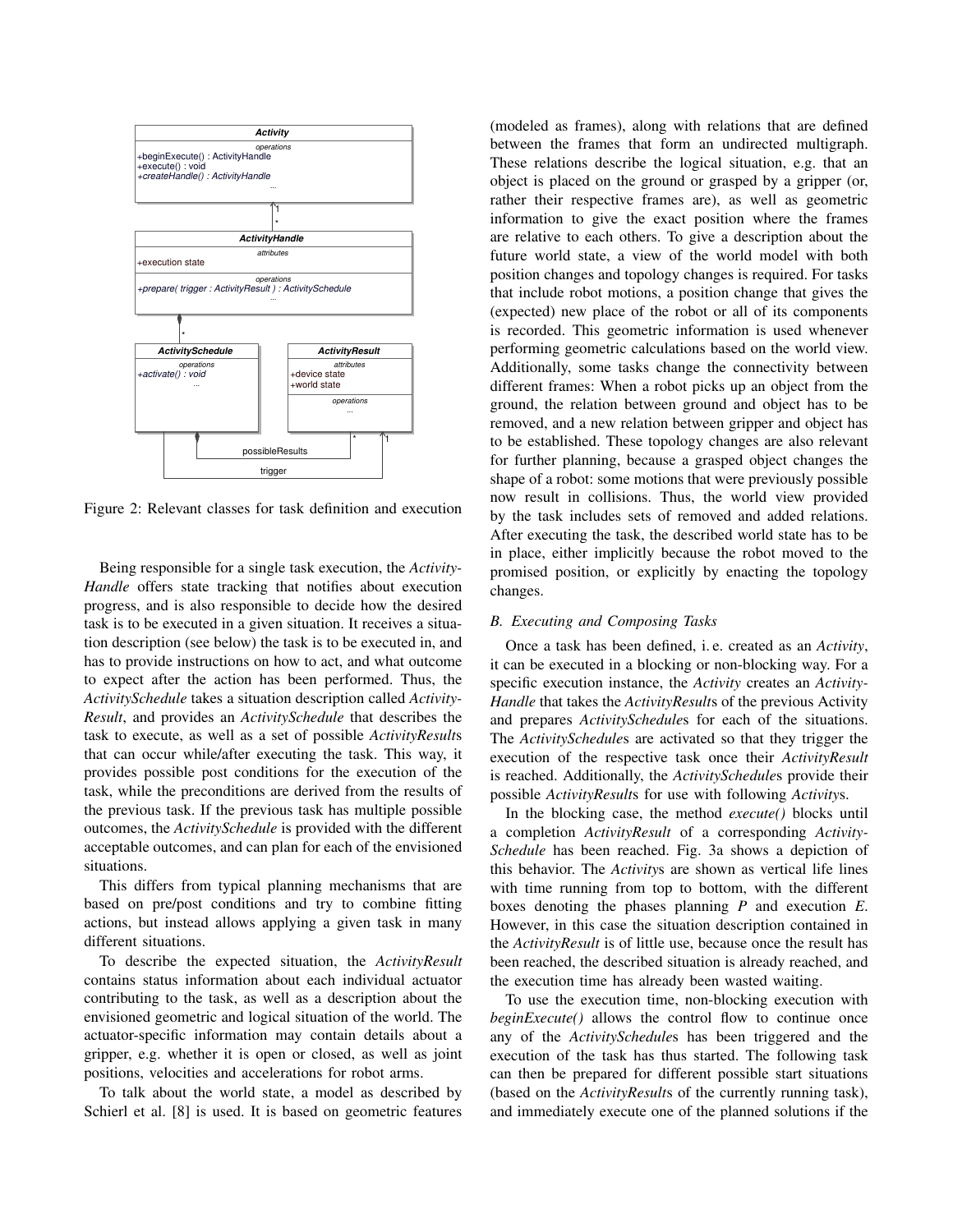

Figure 3: Blocking and non-blocking execution of simple and composed tasks with planning (P) and execution (E)

corresponding situation occurs. This situation is shown in Fig.  $3b$  – here, the dotted lines denote times where *B* is already planned and waiting to be executed. The preparation of *B* happens while *A* is running, and *B* starts running once *A* is completed. In contrast, if *B* is independent of *A*, e.g. if it controls different devices, it starts immediately when prepared, as shown in Fig. 3c.

Additionally, these tasks can easily be combined: For sequential execution, the sequential task provides the second task with all the *ActivityResult*s of the first task's *ActivitySchedule*s, so that the second task can react to all expected outcomes of the first task, while the results of the second task are provided as results of the seqence. In cases where determinism is required, this kind of planning can even allow real-time guarantees (given a corresponding software framework that supports scheduling of real-time tasks): planning the second task for all possible outcomes of the first task before the first task's execution starts guarantees that the second task can immediately take over no matter how long the first task takes. In Fig. 3d, the sequence *S* is executed after *A*, and the planning of *S1* and *S2* completely happens before *S1* is started, guaranteeing that *S2* can be started immediately when *S1* ends. However, this determinism is only possible if the outcomes are fully known in advance: if details of an outcome description depend on sensor data, these *ActivityResult*s can only be provided when the sensor data becomes available, and planning of the next task is delayed to this moment (no longer guaranteeing determinism).

To achieve parallel execution, the parallel task provides both subtasks with the same initial situation (as *Activity-Result*s), and combines resulting *ActivitySchedule*s (and optionally *ActivityResult*s) to create the *ActivitySchedule* and *ActivityResult*s of the parallel task. This situation is shown in Fig. 3e, where the parallel tasks *P1* and *P2* are planned and thus allow *P* to start them at the same time after *A* is completed. Of course, the parallel task has to make sure that the subtasks do not conflict, e.g. by checking that they control different devices.

Additionally, simple case distinctions can be made based on the possible *ActivityResult*s. A task with case distinction classifies the *ActivityResult*s of the previous task and forwards them to the corresponding subtask depending on the decision condition. Fig. 3f shows this situation, with *C* as a case distinction for the result of *A*, deciding to execute *C2* and unload *C1*.

## *C. Using State Machines for Complex Tasks*

For longer or repeating task sequences, these composition mechanisms that fully plan ahead may reach their limit, because the number of tasks that has to be prepared grows exponentially with the number of successive tasks (given that each has more than one possible result). Thus, it becomes helpful to limit the amount of pre-planning. One way to achieve this while supporting complex compositions of tasks is the use of state machines  $-$  a step often taken when specifying reactive behavior.

The proposed approach uses *Activity*s to define states of the state machine. For each state (or *Activity*), transitions can be given that specify a switch to another *Activity* if certain *ActivityResult*s occur. Additionally, one distinct *Activity* is chosen as start state, and *ActivityResult*s of some *Activity*s can be defined as transitions to a final state.

As each state can be entered more than once during execution, for its *Activity* multiple *ActivityHandle*s, *Activity-Schedule*s and also *ActivityResult*s are prepared. The resulting set of *ActivityResult*s for an *Activity* is dynamic, so the transition cannot give a complete list. Instead, it works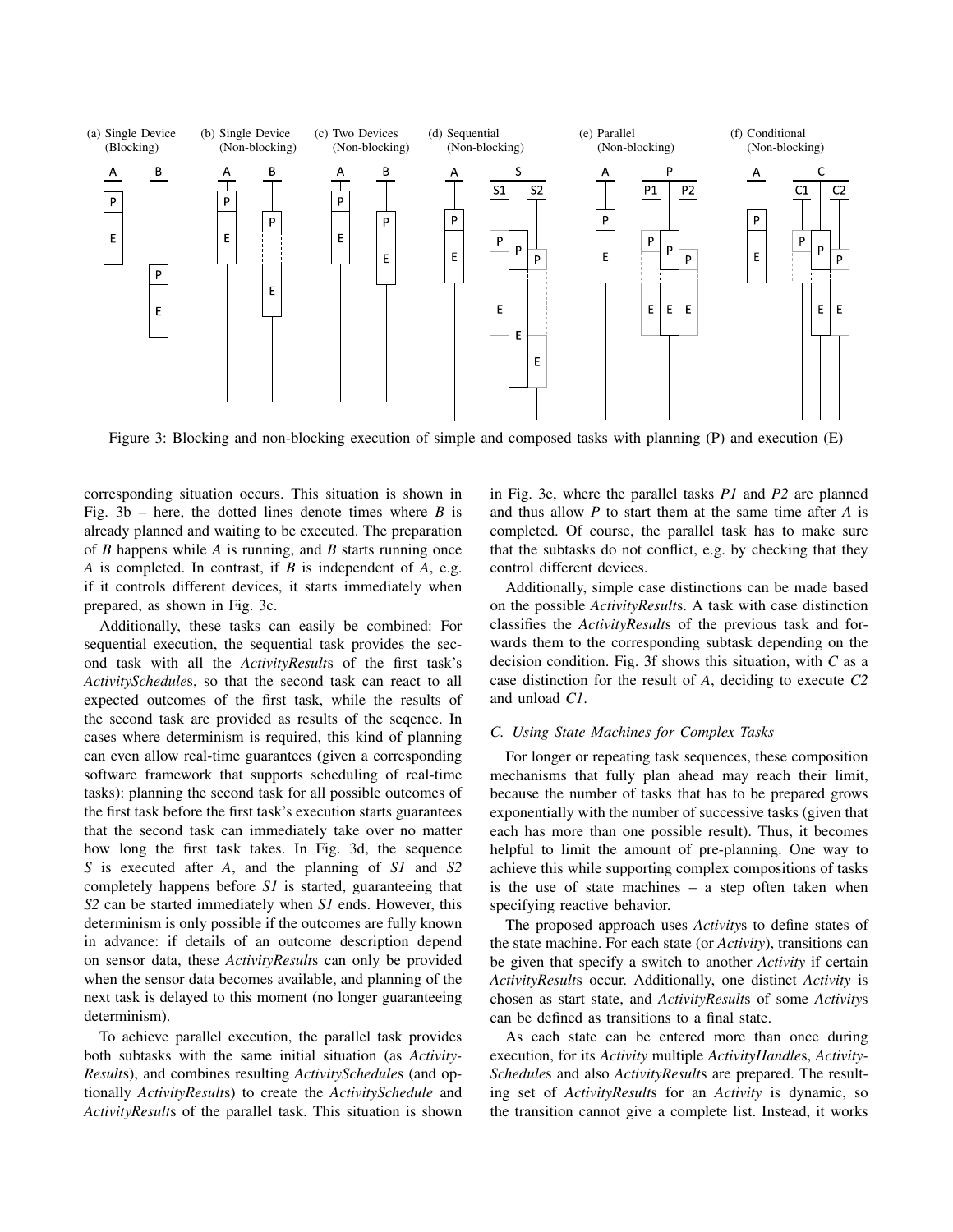

Figure 4: State machine definition and execution with planning (P) and execution (E)

as a predicate to *ActivityResult*s that chooses whether a given *ActivityResult* qualifies for the transition, which can be as generic as *any error* or as specific as *any successful execution of the given grasp*.

As an example, Fig. 4a shows a state machine of the three tasks *A*, *B*, and *C*, switching from *A* to *C* if *A* succeeds, and to *B* if it fails. State *B* is always followed by *C*, leading to two different paths reaching *C*.

In addition to the predicate and following state, the transition can also be annotated with qualifiers that direct the order or timing of preparation. For transitions that may not be missed (such as error recovery strategies that bring the robot into a safe state), a transition can be marked as reliable, requesting it to be prepared before the originating *Activity* starts. These reliable transitions are handled similar to sequential tasks described before, making sure that the following state can be executed no matter how long or short the first state takes. While having the same advantages of sequential tasks, reliable transitions also inherit their drawbacks, especially the amount of preparation necessary if more than one *ActivityResult* is handled by a reliable transition, as well as the fact that cycles in the reliable transition graph are forbidden.

Fig. 4c amends the transition from *A* to *B* with a stereotype *«reliable»*, defining that the execution environment has to guarantee that the transition will be taken if the failure occurs.

## *D. Executing State Machines*

Regarding execution, state machine tasks differ from the composed tasks mentioned previously: While for sequential, parallel or conditional tasks planning can completely be performed up front, state machine tasks require some planning while the task is running. The *Activity* for the initial state is prepared traditionally, based on the *ActivityResult*s of the previous task. Then, the *ActivityResult*s of the created *ActivitySchedule* are compared against the transitions originating from the start state to decide whether they have to be handled by switching to another state (i.e. *Activity*). However, for found transitions and *Activity*s, different options exist when to prepare them for the corresponding results, as a trade-off between preparation of unnecessary traces and not having prepared a required task. For the scope of this paper, the preparation is usually delayed until their originating state is entered (i.e. its *Activity* started running). Then, the target states for outgoing transitions are prepared using the reported *ActivityResult*s of the current state, so that they can react to the occurrence of the corresponding result. Additionally, the outgoing transitions of the target state are analyzed, so that they can be handled once the target state is entered. This way, the states are prepared with a look-ahead of one transition, which works fine as long as the typical execution time of a state is longer than the preparation times for all following states.

Fig. 4b shows the preparation timing resulting for the state machine defined in Fig. 4a. *B* and *C* (denoted *C1*) are prepared once *A* is started, and when the failure occurs, *B* is started and *C* is unloaded. A new instance of *C* (denoted *C2*) has to be prepared for the new situation resulting of *B*, which is then executed once *B* finishes. Using this method yields a behavior that is similar to the one of non-blocking execution (cf. Fig. 3b), where the following task is prepared once the previous is started.

However, this mechanism of delaying planning outgoing transitions once the state is entered is not sufficient to guarantee that a certain transition can be taken without further delay, especially if the result happens quickly after entering the state. Thus, for reliable transitions, planning may not be delayed until this time. Instead, reliable transitions and their target state have to be prepared along with their originating state, before the originating state is entered.

This behavior is shown in Fig. 4d. Here, *A* and *B* are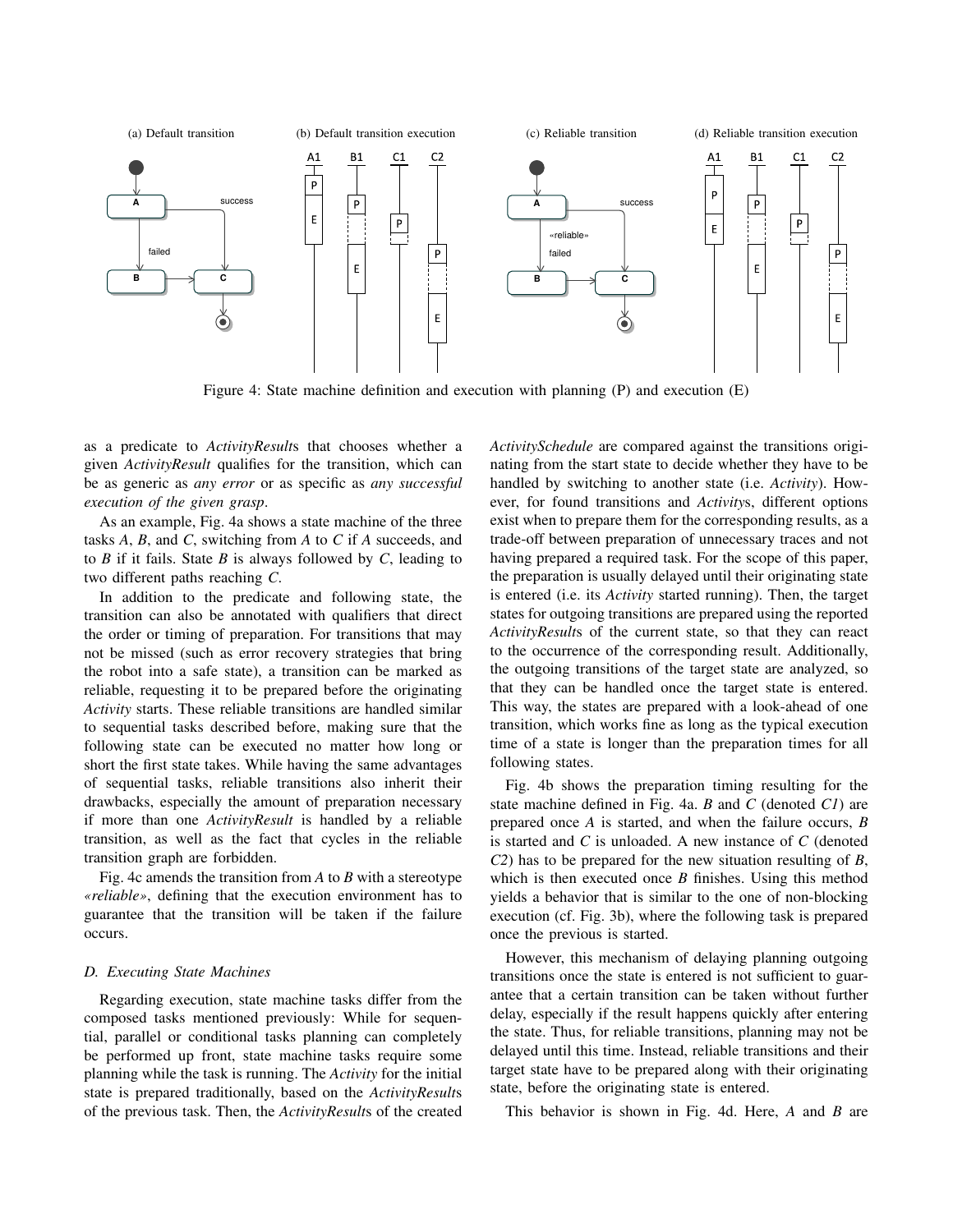

Figure 5: State machine: Robot interaction, adapted from [2]

planned before *A* is started, making sure that the occurrence of the failure cannot happen while B is still being planned.

## IV. EXPERIMENTAL RESULTS

The proposed approach has been evaluated in two examples. First as a real-world example, the interaction between two mobile robots has been modeled. There, two mobile robots drive parallel to each others and hand over a baton while in motion. The implementation uses two KUKA youBots and is based on the Robotics API [9]. There, both robots are controlled using their on-board computers using a C++ control core, while the high-level coordination and task execution is implemented in Java and performed from a laptop computer connected to the youBots through a wireless network.

Because the handover example (apart from error handling) is purely sequential, the first implementation was based on separate tasks for moving the arm and gripper and the execution model described in Sect. III-B. For all tasks that do not depend on the second robot, non-blocking execution was used, while the correct order of the gripping and releasing tasks was performed through blocking execution of the corresponding tasks in a common control flow. While working fine in simulation, this implementation led to unintended delays between the grasp and release operations when executed on real robots, and thus required more space for parallel driving than necessary. This was mainly caused by the unreliable network connection and inefficient network code that required multiple communication roundtrips to transmit and start the tasks.

A second implementation modeled the expected behavior through two linked state machines (cf. Fig. 5). Here, the following tasks could already be prepared while the second youBot was waiting for the first youBot, so the delay between the grasp and release operation as well as the required space for the interaction were significantly reduced.

The second, theoretical scenario was performed without connection to a robot framework, but based on a prototypical implementation with support for reliable transitions. Here,



Figure 6: State machine: Second scenario

the scenario was to drive a mobile robot to a pick-up area, take a large object, and return to its start position. In addition, during all steps a sensor had to be observed, and the robot had to stop once the sensor detected a dangerous situation. To complicate things, in the environment the shortest path to the pick up zone could not be taken while carrying the large object, but instead a detour was required.

Fig. 6 shows a state machine model of the task. The top row of states gives the main success flow, while reliable transitions handle danger occuring during this task. Additionally, a *Back off* state has been added, which is executed after the robot has stopped in case of emergency. As after stopping the robot is already in a safe state, this transition is not time-critical and thus does not need to be reliable.

The motion planning tasks, *Go to pick up zone* and *Return home* were implemented as tasks that take considerable time to plan (3 s for collision free motion planning) and to execute (5 s to move the robot along the planned path), while *Pick up* only takes time to execute (3s to move the arm and gripper), but plans quickly (1 s). As a comparative reference simulating a system that does not support planning ahead based on result meta data, the three main success task were executed in a blocking way as a sequence.

When executed, the state machine of the second scenario implementation completed after about an average of 16.05 s, while the comparative reference took an average of 20.08 seconds. Fig. 7 shows the resulting life lines for those different execution models, clearly showing where time can be saved by planning during execution.

## V. CONCLUSION

Working with robots, the performance of applications is not only limited by the available processing power of the computer, but also by the physical limitations of controlled devices. Usually, the time needed to execute a task is significantly longer than the mere computation time, but still some planning also takes considerable time. In this paper, we proposed to amend robot tasks with descriptions of their expected outcomes. This allows planning the following